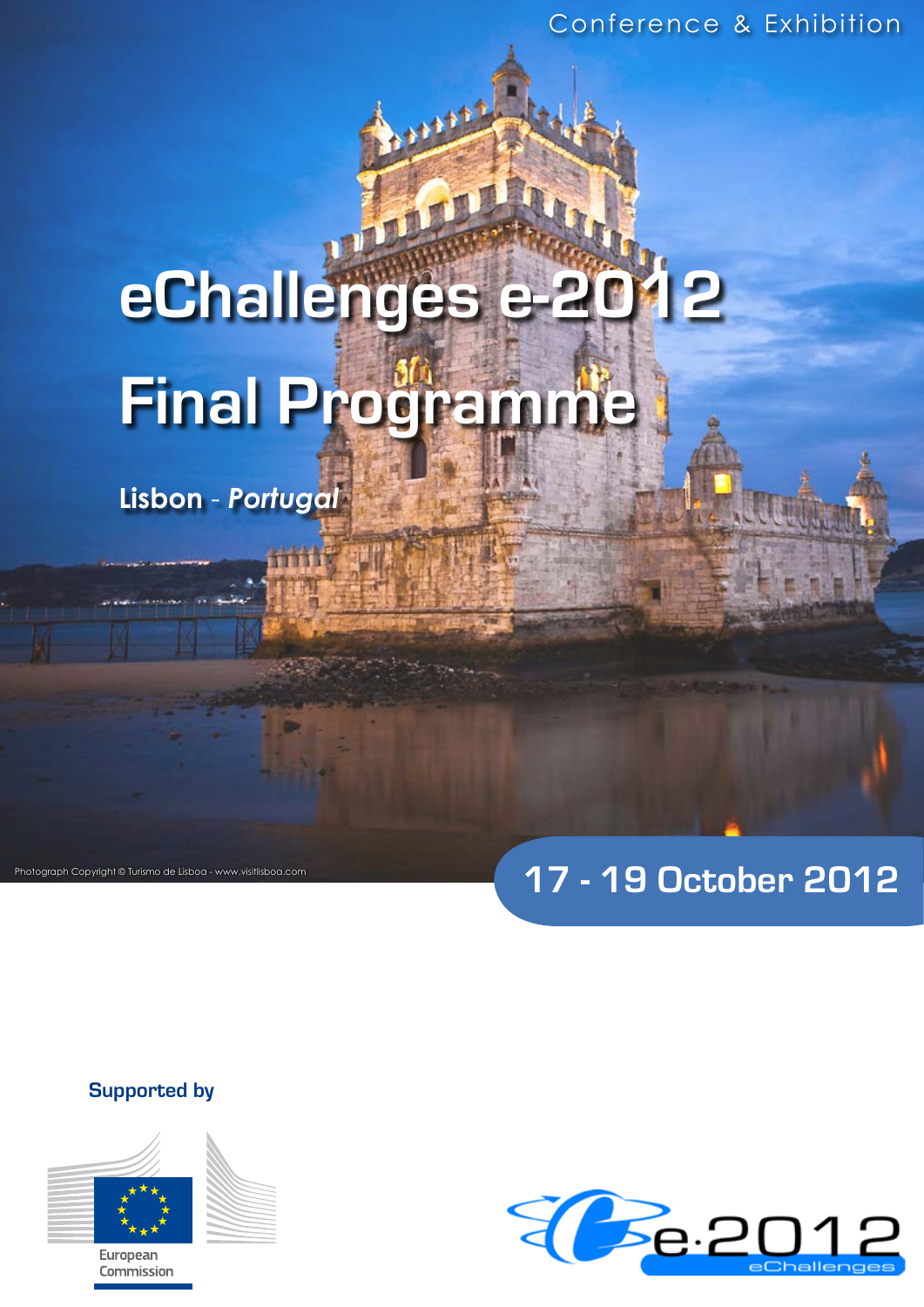# Introduction

The **eChallenges e-2012** Conference & Exhibition takes place 17 - 19 October in Lisbon, Portugal. This is the twenty-second in a series of annual conferences supported by the European Commission, which bring together delegates from leading commercial, government and research organisations around the world to bridge the Digital Divide, by sharing knowledge, experience, lessons learnt and good practice.

Thematic areas addressed in the Conference Programme include Cloud Computing; eInfrastructures & Smart Grid; eGovernment, eParticipation and eDemocracy; eHealth; eInclusion; Future Internet & Smart Cities; Living Labs; Intelligent Content and Semantics; Networked, Smart and Virtual Organisations; Mobile Applications; Security and Identity Management and Technology Enhanced Learning.

The reputation of the **eChallenges** Conference Series is based on its international perspective and its focus on high quality papers, discussion and networking. Opening and closing plenary sessions feature keynote government, business and research speakers sharing experience, insight and challenges for the future. Thematically focused parallel sessions provide coherence to a programme featuring an invigorating mix of business and government case studies, technical, legal and policy papers and interactive workshops.

The Community Building goals of **eChallenges e-2012** are to facilitate international research cooperation and successful exploitation of research results, to promote knowledge sharing between commercial, government and research organisations, to share experiences about the current state of global eAdoption at sectoral, national and regional levels, to identify new partners for proposals to be submitted under Framework Programme 7, to support International Cooperation and open up the European Research Area to the rest of the world.

# **Who will you meet at e-2012?**

The **eChallenges** Conference Series attracts policy makers, practitioners and researchers from leading commercial, government and research organisations around the world. Participants include Ministers, Director-Generals, Vice-Presidents, senior & middle managers, professors & graduate students, project managers, software engineers and researchers.

**eChallenges e-2012** provides a prestigious international forum to increase awareness of exploitable ICT research results and applications, whether funded privately or publicly. The Exhibition and National Pavilion provides an opportunity to showcase research results and applications through technology demonstrations and posters.

The eChallenges Community is open, inclusive and welcoming, providing an excellent networking environment to discuss problems and new ideas, share knowledge and experience, and obtain feedback from potential users.

The **eChallenges** Conference Series also provides a unique opportunity to identify partners and opportunities to cooperate in international research projects co-funded by the European Commission under the ICT Programme of FP7, as well as discussing proposal ideas with European Commission officials representing different units from DG INFSO.

# **The Venue**

The **eChallenges e-2012** Conference & Exhibition takes place in Sana Lisboa, Av. Fontes Pereira de Melo, 8, 1069-301 Lisbon.

# **The Programme**

The 3-day Conference Programme features an invigorating mix of business and government case studies, technical and policy papers and interactive workshops. As well as opening and closing Plenary Sessions, delegates may participate in over 34 thematically focused parallel sessions featuring different aspects of Cloud Computing; eInfrastructures; eGovernment; eHealth; eInclusion; Future Internet & Smart Cities; Living Labs; Intelligent Content and Semantics; Networked, Smart and Virtual Organisations; Mobile Applications; Security and Identity Management and Technology Enhanced Learning. Session Chairs will ensure active discussions and facilitate delegate participation and networking.

The conference programme is complemented by a demonstration and exploitation focused Exhibition.

The Conference Programme is subject to change, and the **eChallenges e-2012** Organising Committee reserves the right to alter the contents, venue and/or speakers.

# **Networking Support**

Networking is a key feature of the **eChallenges** Conference Series, and is facilitated in a number of practical ways. Paper and workshop sessions are designed to maximise knowledge sharing by providing time for interactive discussions during the Conference Programme itself. The conference dinner is designed to facilitate informal discussion.

A number of dedicated networking areas are provided at the venue to facilitate spontaneous meetings by small groups. Finally, the **Delegate Showcase** on the **eChallenges** portal (**www.eChallenges.org**)

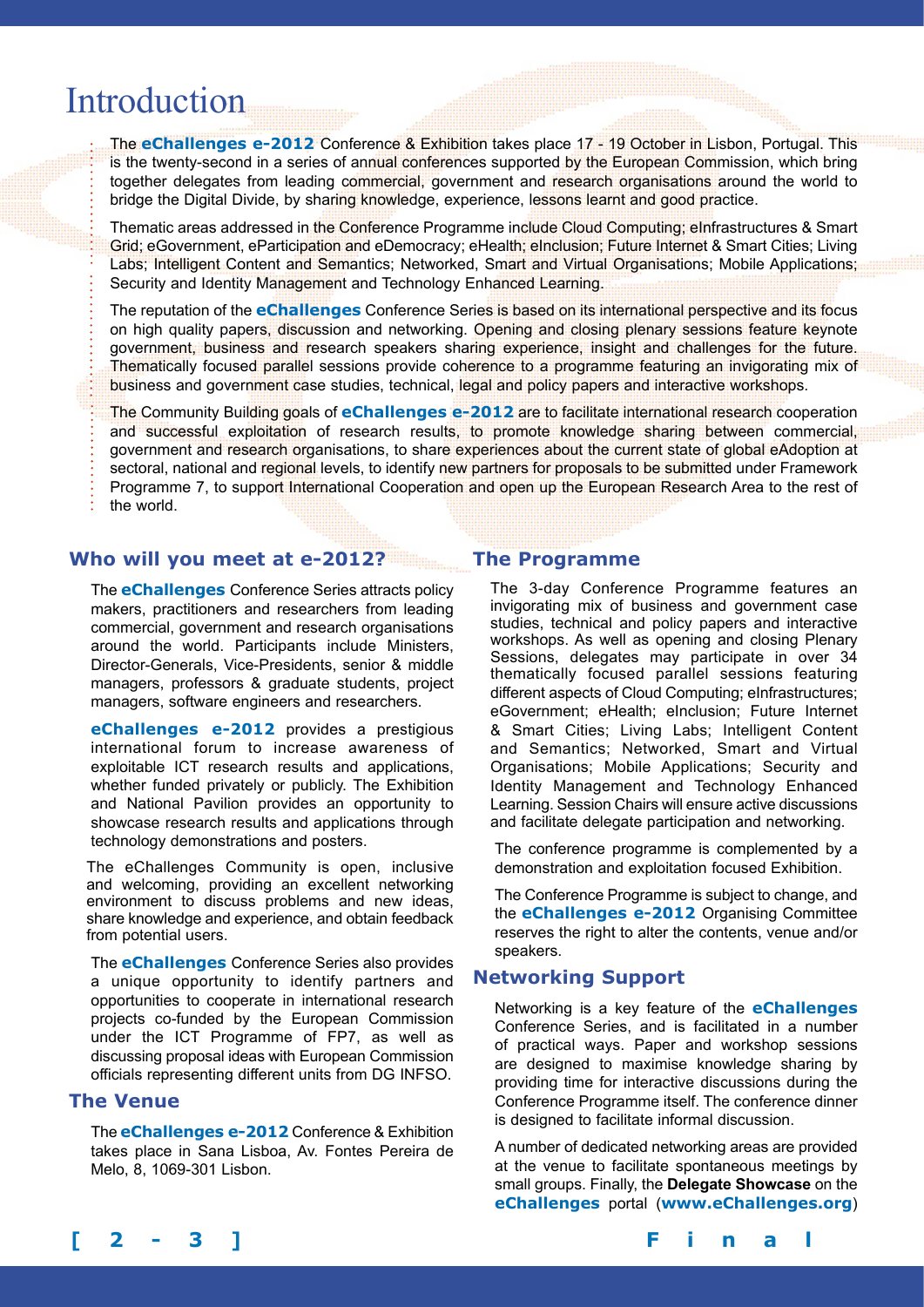allows registered delegates and speakers to publish their own short profile to facilitate networking before, during and after the Conference.

# **Conference Dinner**

The Organising Committee are pleased to announce that a **Conference Dinner** for delegates will be held on Wednesday 17 October.

It is necessary for all delegates to confirm participation at the Conference Dinner by 08 October.

# **Security, Health and Safety**

Please wear your name badge for all **e-2012**  activities, as it is your identification and allows you access to all Conference facilities. Unfortunately, conferences and Exhibitions provide a tempting target for thieves, so please take care of bags, personal computers and other personal belongings.

The Organisers cannot accept any responsibility for losses incurred, or for personal health and safety. Delegates should ensure they have personal health insurance and take the usual care when exploring the City of Lisbon. If you have any special needs or requirements, please contact the Conference Secretariat well in advance of the event.

# **Hotel Accommodation**

The Conference Organisers have negotiated special rates at the Conference venue (**Sana Lisboa**).

By staying in the conference hotels, you will maximise networking opportunities with other conference delegates, presenters and exhibitors.

**eChallenges e-2012** delegates are strongly recommended to book their accommodation online early, as Lisbon is busy the week the Conference takes place. While the Conference Organisers will try to accommodate delegates' first choice, rooms will be allocated on a first-come, first-served basis.

The most up to date information in relation to hotel availability is available on the **eChallenges** Portal (**www.eChallenges.org**).

# **Transport**

It is possible to get Bus 91 "Aerobus" from the airport to a stop close to the Sana Lisboa hotel. The ticket costs  $\epsilon$ 3.50.

The nearest metro station is Marquês de Pombal Station (Blue and Yellow Lines) and Buses 44 and 45 stop outside the hotel.

For delegates travelling by car, follow the signs for the "Centro" or "Marquês de Pombal". Join the 2nd Circular and exit to the right in the direction of Campo Grande. Turn right again and enter the tunnel, driving straight on. Pass Av. da República and continue on until you reach Av. Fontes Pereira de Melo. SANA Lisboa hotel is on the left, at the end of the avenue. To stop the car in front of the hotel, continue straight on

to the Marquês de Pombal roundabout, and take the 5th exit, changing direction. To go directly to the car park, take the 4th exit from the Marquês de Pombal roundabout towards Av. Duque de Loulé. Turn left at the 1st exit (traffic lights) and follow the road until the SANA Lisboa Hotel Parque de Estacionamento sign, on your left.

**17 - 19 October 2012**

**[ 2 - 3 ] F i n a l P r o g r a m m e**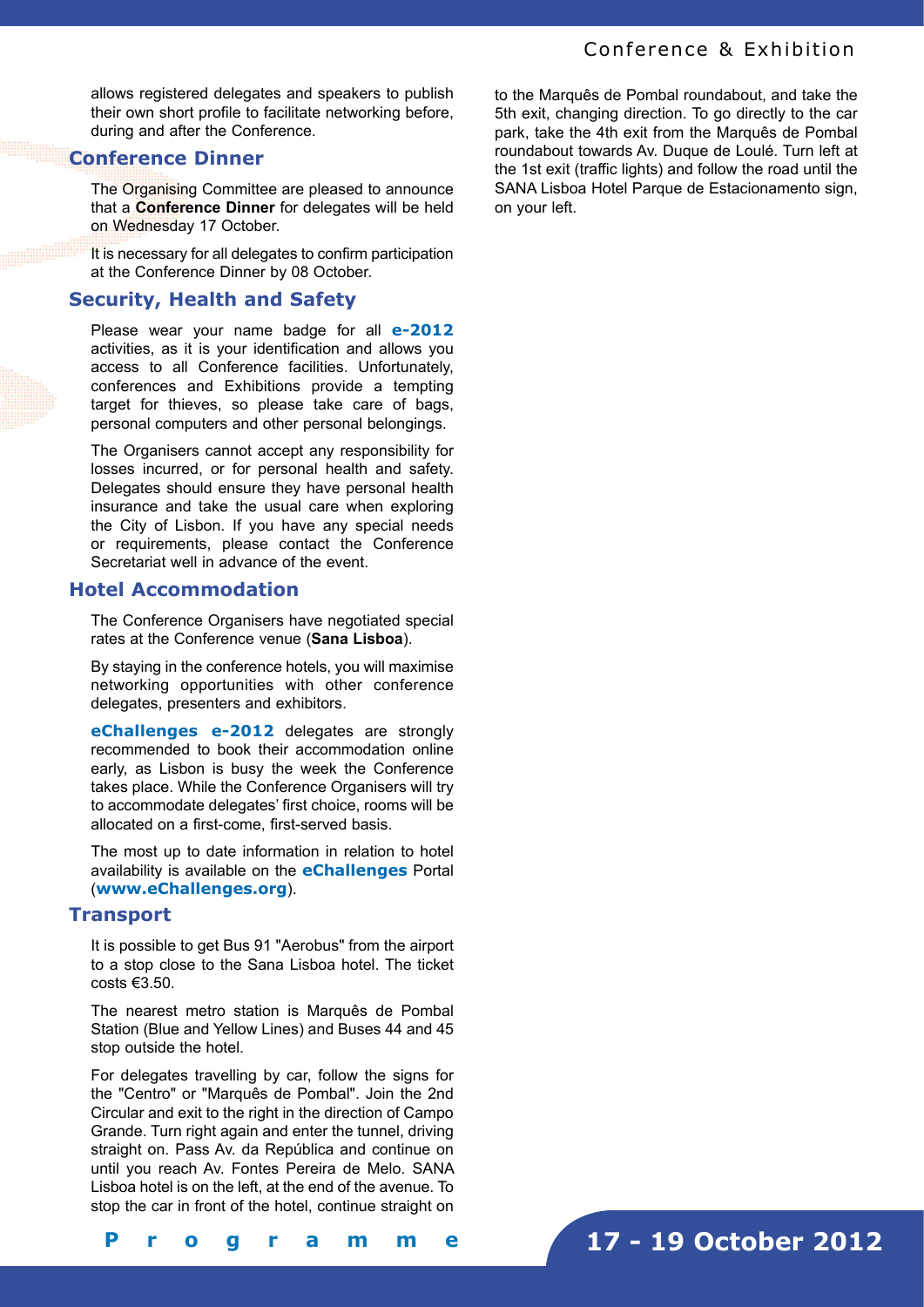# **Plenary Session Speakers**



SE Carlos Oliveira *Secretary of State of Entrepreneurship, Competitiveness and Innovation, Portugal* 



Cristina Vaz Tomé *European Co-Chair, 8th Africa – EU Strategic Partnership and IICT Vice-President, Portugal* 



• **SE Carlos Oliveira,** Secretary of State of Entrepreneurship, Competitiveness and Innovation, Portugal

Paulo Neves *President, AMA* **Portugal** 

- **Cristina Vaz Tomé,** European Co-Chair, 8th Africa EU Strategic Partnership and IICT Vice-President, Portugal • **Paulo Neves,** President, AMA, Portugal
- **Seung Chul Ha**, Ministry of Public Administration and Security, Republic of Korea
- **Eduardo Maldonado**, NCP Coordinator, FCT, Portugal

# **International Programme Committee**

A distinguished Programme Committee has been formed to review and provide actionable feedback on extended abstracts, draft final papers and presentations, and chair sessions.

# *The* **e-2012** *Programme Committee includes*

- **Paul Cunningham,** IIMC, Ireland (Chair)
- **Dr. Andreas Abecker**, disy GmbH, Germany
- **Dr. Ulf Blomqvist,** VINNOVA, Sweden
- **Miriam Cunningham,** IIMC, Ireland
- **Kim Davis,** Research Council of Norway
- **Prof. Asuman Dogac,** Middle East Technical University, Turkey
- **Dr. Jens Eschenbaecher,** BIBA, Germany
- **Prof. Ricardo Goncalves,** UNINOVA, Portugal
- **Dr. Nenad Ivezic,** NIST, USA
- **Prof. Bernhard Katzy,** CeTIM, Netherlands
- **Man-Sze Li,** IC Focus, UK
- **Jesse B.T. Marsh,** Atelier Studio Associato, Italy
- **Ken McHugh,** Cognitive Edge, Singapore
- **Prof. Stephan Raimer,** Flensburg University, Germany
- **Hans Schaffers,** Aalto University School of Economics & ESoCE Net, Netherlands
- **Peter Stanbridge,** Korora Limited, UK
- **Richard Stevens,** Stevens Consultants, Italy
- **Prof. Peter Weiss,** ISS International Business School of Service Management, Germany
- **Stefan Wesner,** HLRS, Germany
- **Prof. Jim Yip,** University of Huddersfield, UK

# **Organising Committee**

• **Miriam Cunningham,** IIMC Ltd, Ireland • **Paul Cunningham,** IIMC Ltd, Ireland



Seung Chul Ha *Ministry of Public Administration and Security Republic of Korea* 

# **Conference Secretariat**

IIMC Ltd 13 Docklands Innovation Park, 128 East Wall Road, Dublin 3, Ireland Tel: +353 (0) 1 8170607 Fax: +353 (0) 1 8170606 e-mail: **secretariat@eChallenges.org**

# **Conference Portal/Delegate Showcase**

# **www.eChallenges.org**



Eduardo Maldonado *NCP Coordinator, FCT, <u>Portugal</u>* 

**[ 4 - 5 ] F i n a l P r o g r a m m e**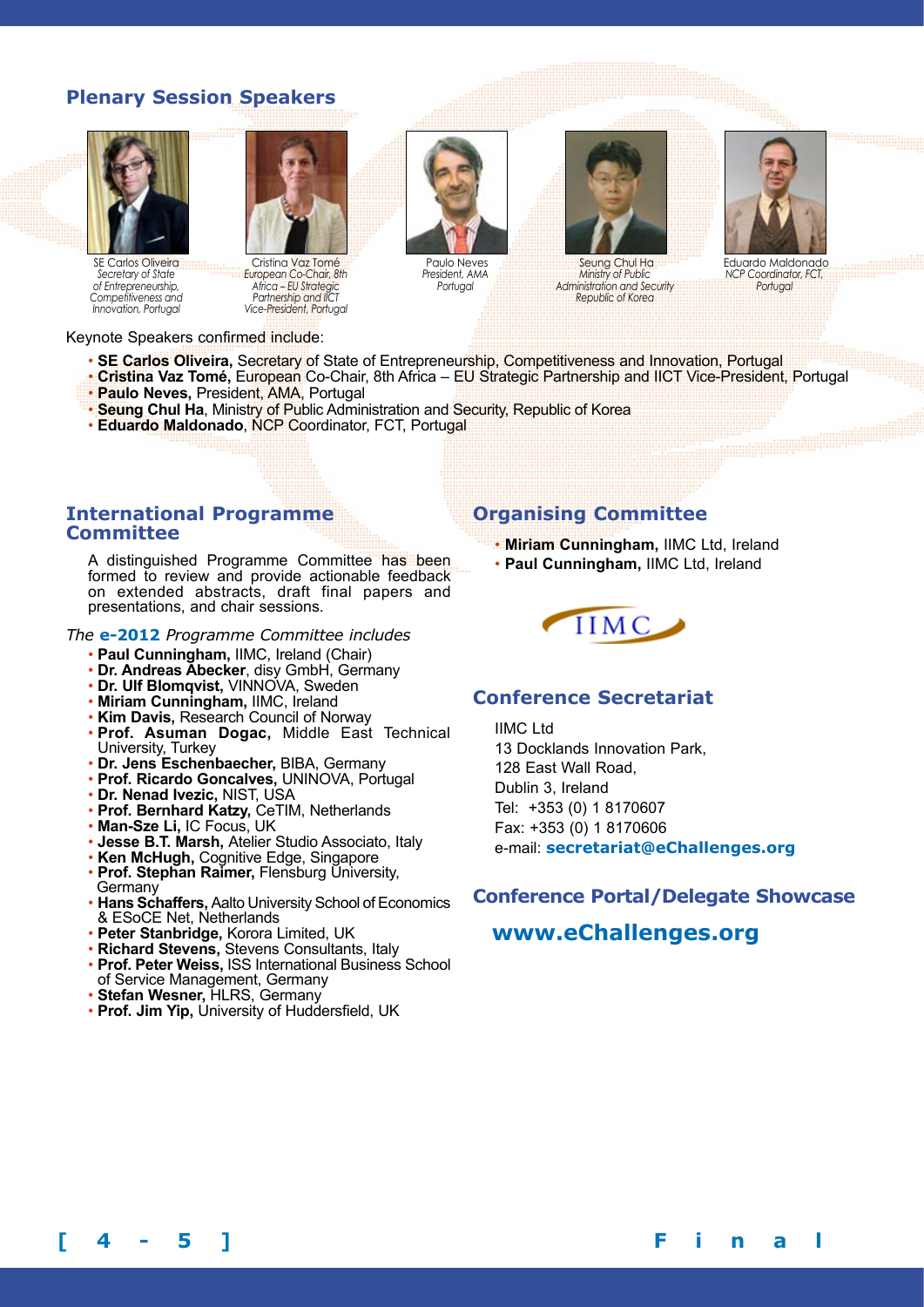# Wednesday, October 17, 2012

09:00 Opening Plenary 1a

# Chair: Paul Cunningham, IIMC, Ireland

**Opening Address** 

SE Carlos Oliveira, Secretary of State of Entrepreneurship, Competitiveness and Innovation, Portugal

**8th Africa – EU Strategic Partnership**  Cristina Vaz Tomé, European Co-Chair, 8th Africa – EU Strategic Partnership and IICT Vice-President, Portugal

# **eGovernment Initiatives in Portugal**

Paulo Neves, President, AMA, Portugal **eGovernment Initiatives in Korea**  Seung Chul Ha, Ministry of Public Administration and Security, Republic of Korea

# 10:30 Coffee Break : Exhibition & Networking

## 11:00 Session 2a: Internet of Energy

Chair: Richard Stevens, Stevens Consultants, Italy

**Services in the Internet of Energy**  Julian Krenge, FIR at RWTH Aachen University, Germany **Utilizing Lessons Learned from the Telecommunication Industry** 

**for the Internet of Energy.** 

Matthias Deindl, FIR at RWTH Aachen, Germany

**Deduction and Validation of Target Processes for the Internet of Energy** 

Christian Maasem, FIR at RWTH Aachen, Germany **Approaches for an Information Logistics Concept for Centralizing and Standardizing Data Exchange in the Internet of Energy** 

Violett Panahabadi, FIR at the RWTH Aachen, Germany

11:00 Workshop 2b: Business Values and Business Model Innovation in the Networked Enterprises of People & Things

Chairs: Man-Sze Li, IC Focus, United Kingdom & Peter Lindgren, Aalborg University, Denmark

# **Business Values of Digital Enterprises in the Merged World(s) of the Real and the Virtual**

Man-Sze Li, IC Focus, United Kingdom **Multi Business Model Innovation with Humans and Things – A Question of Meaning and Value**  Peter Lindgren, Aalborg University, Denmark **Value Flow Models & Business Model Innovation in the Manufacturing Ecosystem** 

Jasper Lentjes, Vlastuin Group, Netherlands

#### 11:00 Session 2c: Mobile Applications

## Chair: Ricardo Goncalves, UNINOVA, Portugal

**Towards a Technology for Participatory Sensing Applications**  Andreas Abecker, disy Informationssysteme GmbH, Germany

**An Ecologically-aware Approach for Mobile Travel Recommender Systems** 

Efthimios Bothos, ICCS - Institute of Communication and Computer Systems, Greece

**Geoconsum: an Initial Assessment of a Mobile App for Online Consumer Mediation in Catalonia** 

Josep Suquet, UAB Institute of Law and Technology, Spain **User Toolkits for Citizen-centric Mobile Service Innovation**  Birgitta Bergvall-Kåreborn, Luleå University of Technology, Sweden

# 11:00 **Session 2d: Technology-Enhanced Learning - Applications** Chair: Stephan Raimer, Flensburg University, Germany

**Designing for the Users or with the Users? A Participatory Design Approach for Science Teaching in Schools**  Claudia Magdalena Fabian, Centre for Social Innovation - ZSI, Austria

**Integrating User Research into a Serious Game about Conflict Resolution** 

Gordon Ingram, University of Bath, United Kingdom

**Modelling Tool Support for Evidence Centred Activity and Assessment Design** 

Wilfrid Utz, BOC Asset Management GmbH, Austria **An Innovative Platform for Rapid Competence Development**  Manuel Fradinho Oliveira, Sintef, United Kingdom

#### 12:30 Lunch & Networking

14:00 Workshop 3a: Assessing e-Infrastructures Impacts: the ERINA+ Findings and Results

Chair: Nadia Nardi, Engineering Ingegneria Informatica spa, Italy

**Assessing the Impact of Research Infrastructures: Horses for Courses?** 

Jordi Molas-Gallart , INGENIO (CSIC-UPV), Spain **Socio-Economic Impact Assessment of Research e-Infrastructures: a Proposal for a Methodological Approach**  Francesco Bellini, Eurokleis srl, Italy

**Societal Challenges on Adopting e-Infrastructures**  Josef Benedikt, ZSI - Center for Social Innovation, Austria **Open Discussion** 

Antonella Passani, T6 Ecosystems Srl, Italy

14:00 Workshop 3b: Business Values and Business Model Innovation in the Networked Enterprises of People & Things

Chairs: Man-Sze Li, IC Focus, United Kingdom & Peter Lindgren, Aalborg University, Denmark

**Business Value and Business Model Innovation in Decentralized Interoperability Approach: The NisB Case**  Boris Otto, University of St. Gallen, Switzerland

**Business Values and Business Models: Findings from BIVEE**  Jens Eschenbaecher, BIBA, Germany

**Business Models - Tooling and a Research Agenda**  Sam Solaimani, Delft University of Technology, Netherlands

14:00 Workshop 3c: IST-Africa - Supporting Sustainable Living Labs in **Africa** 

# Chair: Paul Cunningham, IIMC Limited, Ireland

**Supporting the Evolution of Sustainable Living Labs in Africa** Paul Cunningham, IIMC, Ireland

**ICT Initiatives & Research Capacity in Mauritius**  Dan Faugoo, National Computer Board, Mauritius

**ICT Initiatives & Research Capacity in Namibia**  Florence Kavirindi, Ministry of Education, Namibia

**ICT Initiatives & Research Capacity in Mozambique**  Zauria Saifodine, INTIC, Mozambique

**ICT Initiatives & Research Capacity in Swaziland**  Moses Zungu, Ministry of Information and Communications Technology, Swaziland

**ICT Initiatives & Research Capacity in Lesotho** Lefa Thamae, Ministry of Communications, Science and Technology, Lesotho

**ICT Initiatives & Research Capacity in Malawi**  Gift Kadzamira, National Commission for Science & Technology, Malawi

14:00 Session 3d: Technology-Enhanced Learning - Case Studies

Chair: Andreas Abecker, disy Informationssysteme GmbH, Germany **Children Music-Making with Interactive Reflexive Technology - A Case Study of Spiral Model of Specification**  Gualtiero Volpe, DIST, Italy

**[ 4 - 5 ] F i n a l P r o g r a m m e**

# **17 - 19 October 2012**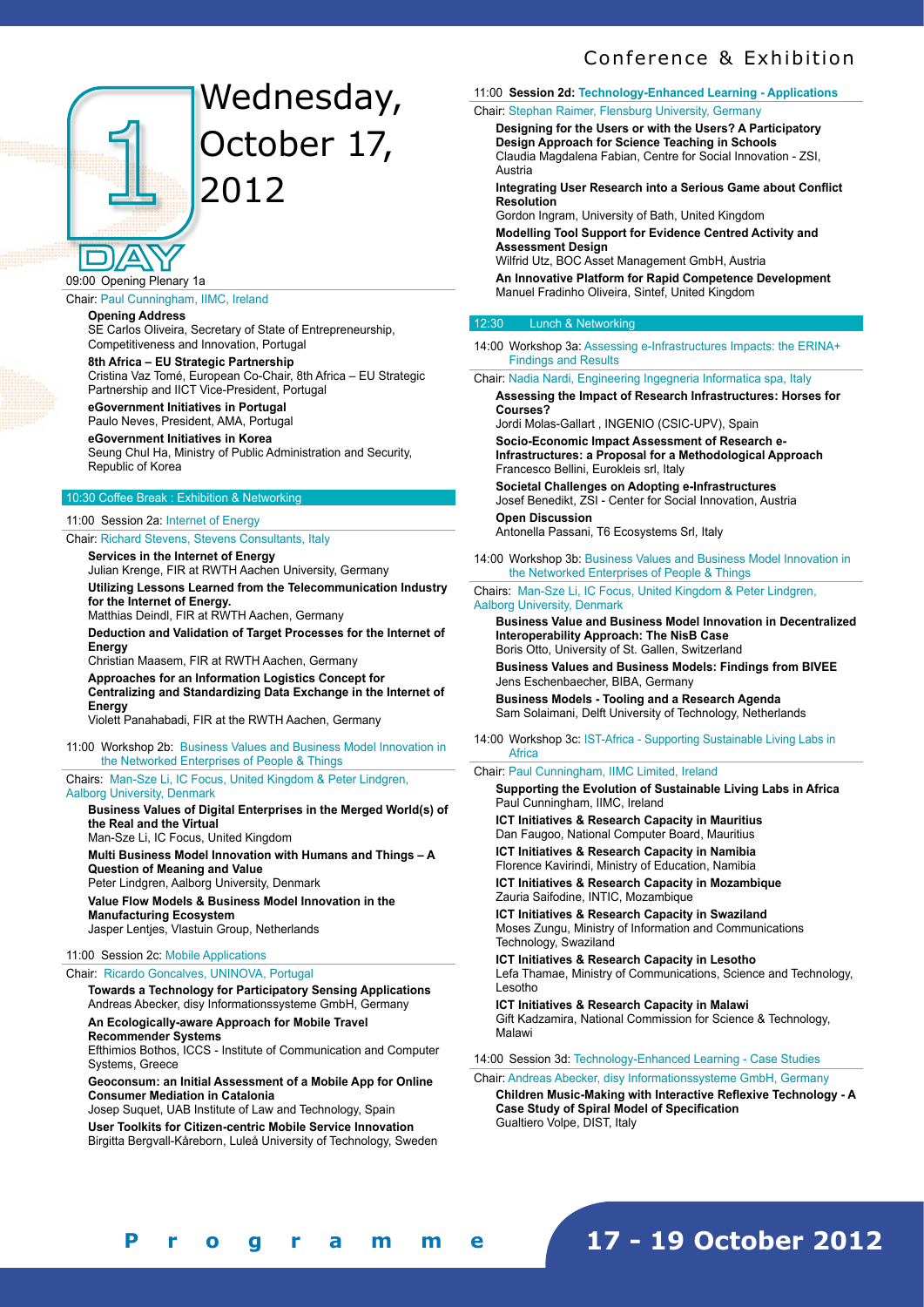**The Metafora Project and the Promotion of Creativity – Theorybased Expectations and Preliminary Findings**  Maria Daskolia, National and Kapodistrian University of Athens, Greece

**Semantic People Tagging @Work** 

Simone Braun, FZI Research Center for Information Technology, Germany

# Coffee Break & Networkin

16:00 Session 4a: eInfrastructures

Chair: Stefan Wesner, High Performance Computing Centre Stuttgart, **Germany** 

**The Strategy of the Commons: Modelling the Annual Cost of Successful ICT Services for European Research**  Matti Heikkurinen, Emergence Tech Ltd, Switzerland

**A Scenario Driven Approach to Enable Collaboration Among Research Infrastructures and Initiatives** 

Töresin Karakoyun, Heinrich Heine Universität Düseldorf, Germany **e-ScienceTalk: Measuring the Impact of Online Outreach for** 

**e-Infrastructures** 

Catherine Gater, EGI.eu, Netherlands

**EGI: an Open e-Infrastructure Ecosystem for the Digital European Research Area** 

Steven Newhouse, EGI.eu, Netherlands

16:00 Workshop 4b: Business Values and Business Model Innovation in the Networked Enterprises of People & Things

Chairs: Man-Sze Li, IC Focus, United Kingdom & Peter Lindgren, Aalborg University, Denmark

**Convergence between the Media Industry and Telecommunications Industry: Tensions and Opportunities**  Olivier Braet, IBBT-SMIT, Belgium

**Value Creation Potential of Applications, Services and Platforms**  Arian Zwegers, European Commission, Belgium **Panel Discussion** 

# 16:00 Workshop 4c: IST-Africa - Linking European & African Researchers

# Chair: Paul Cunningham, IIMC Limited, Ireland

# **ICT Initiatives & Research Capacity in Egypt**

Inas Fateem, Ministry of Communications & Information Tech., Egypt **ICT Initiatives & Research Capacity in Senegal** 

Toumane Doumbouya, Ministère de l'Enseignement Supérieur, des Universités et des Centres Universitaires Régionaux et de la Recherche Scientifique, Senegal

# **ICT Initiatives & Research Capacity in Kenya**

Jacob Njagih, Ministry of Higher Education, Science and Technology, Kenya

**ICT Initiatives & Research Capacity in Burundi**  Augustin Nsabiyumva, Ministry of Higher Education and Scientific Research, Burundi

**ICT Initiatives & Research Capacity in Ghana**

Naa Lamiley Lanquaye-Mills, Ministry of Environment, Scientific and Technology, Ghana

**ICT Initiatives & Research Capacity in Cameroon** 

Njei Check, National Agency for Information and Communication Technologies, Cameroon

**ICT Initiatives & Research Capacity in South Africa** Segopotso Moshapo, SAP Research Pretoria , South Africa

16:00 Session 4d: Technology-Enhanced Learning - Case Studies II

Chair: Stephan Raimer, Flensburg University, Germany

**Connected Vitality Network: Enhancing Elderly Life**  Achilleas Achilleos, University of Cyprus, Cyprus

#### **Augmented Reality Videoconferencing as a New Approach to Remote Teaching**

Sergiusz Zieliński, Institute of Bioorganic Chemistry of the Polish Academy of Sciences - Poznań Supercomputing and Networking Center, Poland

### **Diagnostic Simulator for the Ground Engineering Crew in Virtual Technology**

Małgorzata Perz-Osowska, Air Force Institute of Technology, Poland



09:00 Workshop 5a: Towards Next Generation Clouds

Chairs: Maria Tsakali, European Commission, Belgium & Bastian Koller, HLRS, Germany

**Identified Issues and Necessary Improvements in Multi-Site Cloud Set-Up and Operation**  Michael Gienger, HLRS, Germany

**CloudBricks: Towards Dynamically Adaptable Clouds**  Bastian Koller, HLRS, Germany

**A Standards-Based Approach for Negotiating Service QoS with Cloud Infrastructure Providers** 

Wolfgang Ziegler, Fraunhofer Institute SCAI, Germany

**Automatized QoS Optimization of Real-world IT Systems Using a Generic Modeling Approach**  Peter Chronz, GWDG mbH, Germany

09:00 Session 5b: Networked, Smart and Virtual Organisations

#### Chair: Peter Weiss, ISS International Business School of Service Management, Germany

**Application of Highly Scalable Hybrid Architecture for Sharing Ontological Information in Heterogeneous Environments**  Bartosz Kryza, Academic Computer Centre CYFRONET-AGH, Poland

**Service Innovation for (E)-Mobility Concepts: Discussion and Initial Results** 

Jens Eschenbaecher, BIBA, Germany

**Collaboration between Research Initiatives and Infrastructures for Personalized Medical Research: an Underestimated Challenge** 

Wolfgang Kuchinke, Heinrich-Heine University Duesseldorf, Germany

# 09:00 Session 5c: eHealth - Issues and Case Studies

# Chair: Paul Cunningham, IIMC Limited, Ireland

**Towards a National Platform for Personal Medical Data Sharing**  Frederic Vannieuwenborg, Ghent University, Belgium **Knowledge Based Platform for Personalized eHealth Services**  Vedran Hrgovcic, BOC Asset Management GmbH, Austria **SOCIABLE - Next Generation Cognitive Training using Multi-Touch Surface Computers** 

Stelios Pantelopoulos, SingularLogic S.A, Greece

# 09:00 Session 5d: Intelligent Content - Issues and Applications

Chair: Andreas Abecker, disy Informationssysteme GmbH, Germany

**Enterprise Knowledge Development - A Conception of Knowledge and Knowledge Dynamics**  Eckhard Ammann, Reutlingen University, Germany

**Semantically-assisted Hypothesis Validation in Clinical Research**  Joseph Roumier, CETIC Bâtiment Éole, Belgium

**Ontology-Based eService Enabling Collaboration of Researchers in Healthcare** 

Vladimir Tarasov, School of Engineering, Jönköping University, Sweden

**From Business Model Design to Environmental Scanning: the Way to a New Semantic Tool to Support SME's Strategy**  Vincent Grèzes, HES-SO Valais, Switzerland

#### 10:30 Coffee Break & Networking

11:00 Session 6a: Exploring and exploiting FIRE Facilities to address e-Challenges

Chair: Jorge Pereira, European Commission, Belgium



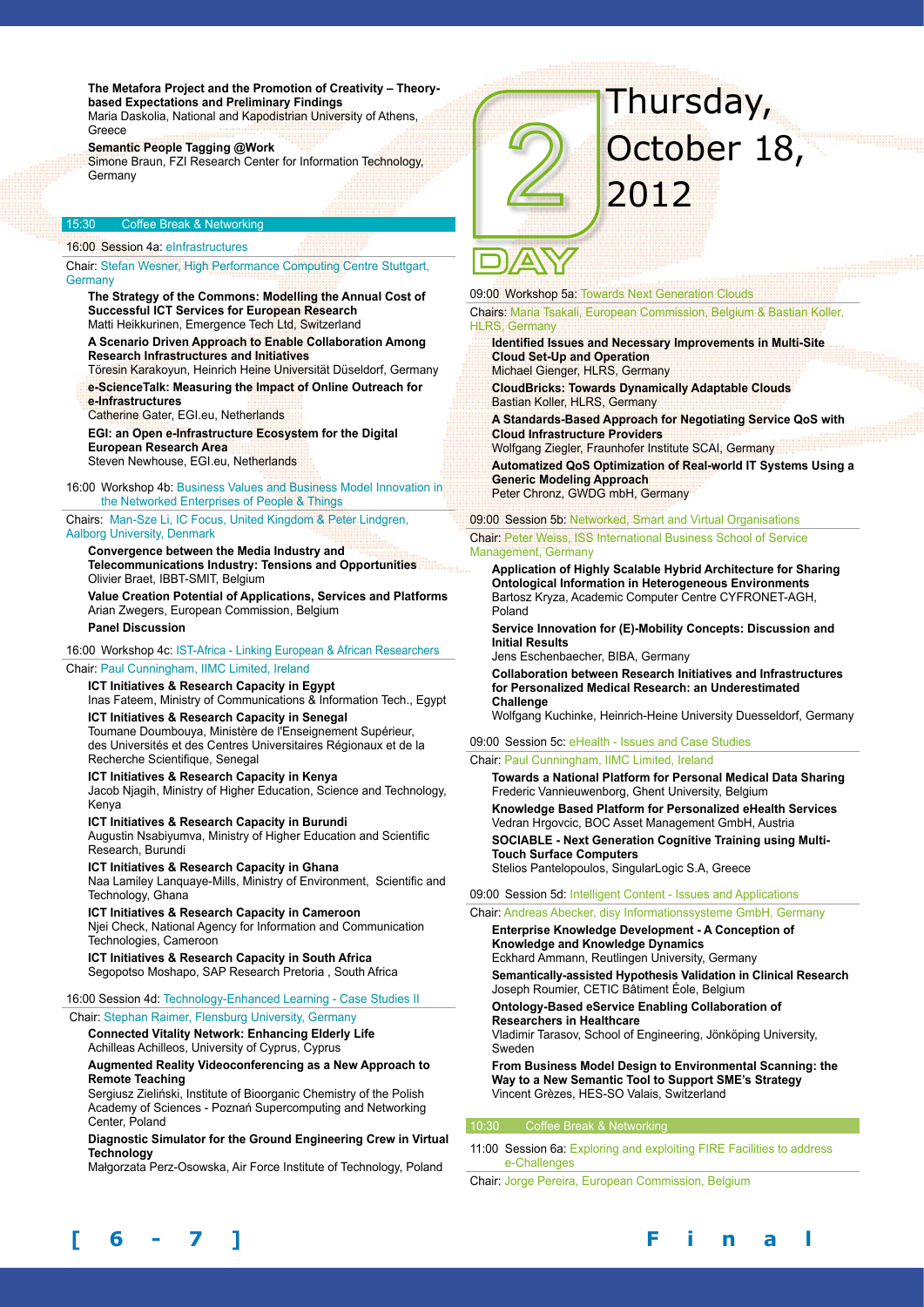#### 11:00 Session 6b: RFID & Networked Enterprise

#### Chair: Jens Eschenbaecher, BIBA, Germany

**An Event-Driven Framework for Business Awareness Management**  Babis Magoutas, National Technical University of Athens, Greece

**E-Business for Services: Simulation-based Analysis of E-Business Solution Concepts for Service Procurement Scenarios**  Peter Weiss, ISS International Business School of Service Management, Germany

**eBusiness in Fashion Industry - Interoperability Standardisation Meets Industry Supply Chain**  Arianna Brutti, ENEA, Italy

**Virtualisation of Trade Networks in the Flowers & Plants Industry**  Cor Verdouw, LEI Wageningen UR, Netherlands

#### 11:00 Session 6c: eHealth - Applications

#### Chair: Richard Stevens, Stevens Consultants, Italy

**mePHR: A Mobile Personal Health System (PHS) Framework**  Mert Gençtürk, SRDC LTD., Turkey Improving Patient's Satisfaction: The Use of a Centralised Appointment System in the Andalusian Public Healthcare System

Juan Lara, Consejería de Salud y Bienestar Social – Junta de Andalucia, Spain

**The DECIDE Project: Designing and Implementing a Prototype Service for Supporting Early Diagnosis of Alzheimer's Disease**  Fulvio Galeazzi, Consortium GARR, Italy

#### 11:00 Session 6d: Future Internet & Smart Cities

Chair: Man-Sze Li, IC Focus, United Kingdom **Lisbon's Path towards a Smarter City**  Francisco Gonçalves, Lisboa E-Nova, Portugal **Mobility Service Centres as Facilitators for Electric Mobility in Smart City Environments**  Stefan Wellsandt, BIBA - Bremer Institut für Produktion und Logistik, **Germany Safety and Security at Home**  Konstantinos Kalogirou, CERTH/HIT, Greece

**eSPINN - eServices Where You Are**

Torbjorn Johansson, Innovation Impact, Sweden

# **Towards an eHeritage Solution (eHS)**

Yasser Elshayeb, Center for Documentation of Cultural and Natural Heritage-CULTNAT, Egypt

# 12:30 Lunch & Networking

14:00 Workshop 7a: Multiscale Modelling of Materials and Biological Systems using e-Infrastructures

# Chair: Andrew Emerson, CINECA, Italy

**Multiscale Modelling with HPC: Current Practice, Trends and the Challenges of Petascale**  Andrew Emerson, CINECA, Italy

**Dataflow Management: A Grand Challenge in Multiscale** 

**Materials Modelling**  Ivan Kondov, Karlsruhe Institute of Technology, Germany **Elmer Finite Element Software in Workflows**  Sampo Sillanpää, CSC, Finland

## 14:00 Workshop 7b: European & National Trust & Security Research Innovation Achievements

Chair: Frances Cleary, Waterford Institute of Technology - TSSG, Ireland **EFFECTS+ Clustering of Trust and Security Research Projects, Identifying Results, Impacts and Future Research Roadmap Topics** 

Frances Cleary, Waterford Institute of Technology - TSSG, Ireland **Forming a Vision for Future Internet Research** 

Nick Papanikolaou, HP Labs, United Kingdom

**Identifying Collaboration Opportunities in European Future Internet Research** 

Kevin Quinn, TSSG, Ireland

**[ 6 - 7 ] F i n a l P r o g r a m m e**

**Lessons Learnt from Federate Identity Management into Practice** 

Barbara Re, University of Camerino, Italy

#### 14:00 Session 7c: Meeting the Need for Long Term Digital Retention in Science, Industry and eHealth

Chair: Stephan Kiefer, Fraunhofer Institute for Biomedical Engineering, Germany & Michael Wilson, Science and Technology Facilities Council, United Kingdom

ENSURE Demo

**The Need for Long Term Digital Retention in eHealth**  Stephan Kiefer, Fraunhofer Institute for Biomedical Engineering, Germany

#### **Planning Digital Preservation for e-Health using Preservation Network Models**

Michael Wilson, Science and Technology Facilities Council, United Kingdom

**A Framework for Leveraging Ontologies for Digital Long-Term Preservation in Healthcare** 

Stephan Kiefer, Fraunhofer Institute for Biomedical Engineering, **Germany** 

**Automation of Information Quality Evaluation in eHealth Records from an Preservation Perspective**  Frode Randers, Luleå University of Technology, Sweden

**The Need for Long Term Preservation of Weblogs: the BlogForever Project** 

Ilias Trochidis, Aristotle University of Thessaloniki, Greece

**The TIMBUS project - Digital Preservation for Timeless Business Processes and Services**  Jose Borbinha, INESC-ID - Instituto Superior Técnico, UTL, Portugal

14:00 Workshop 7d: Future Internet & Smart Cities II

# Chair: Jim Yip, University of Salford, United Kingdom

**The IREEN ICT Roadmap for Energy-Efficient Neighbourhoods**  Alain Zarli, CSTB, France

**Understanding Energy Consumption for the Development of Methodologies to Reach Energy Efficiency**  Henrique Pombeiro, Instituto Superior Técnico, Portugal

**Nudging eConsumers: Online Ecolabelling as Part of the Green Internet** 

Jonathan Cave, RAND Europe, United Kingdom **Identifying the ICT Challenges of the Agri-Food Sector to Define the Architectural Requirements for a Future Internet Core Platform** 

Christopher Brewster, Aston University, United Kingdom

#### 15:30 Coffee Break & Networking

16:00 Session 8a: Multiscale Modelling of Materials and Biological Systems using e-Infrastructures

Chair: Andrew Emerson, CINECA, Italy

**UIMA-HPC - Application Support and Speed-up of Data Extraction Workflows through UNICORE**  Sandra Bergmann, Forschungszentrum Jülich GmbH, Germany **Distributed Multiscale Computing, the MAPPER project**  Derek Groen, University College London, United Kingdom **ScalaLife – Scalable Software Services for Life Sciences**  Mihai Constantin Duta, University of Oxford, United Kingdom

# 16:00 Session 8c: eGovernment - Applications

Chair: Ricardo Goncalves, UNINOVA, Portugal **FUPOL: an Integrated Approach to Participative Policies in Urban Areas**  Giorgio Prister, Major Cities of Europe, Italy **Immigration Policy 2.0: Model-based Approach for Collaborative Policy Harmonisation**  Robert Woitsch, BOC Asset Management GmbH, Austria **e-Identify Management in Realizing cross-border e-Justice in Europe**  Natalie Nickel, Ministry of Justice of North Rhine-Wesphalia, **Germany RECONSURVE: JC3IEDM and EDXL Based Emergency Management Service Oriented Architecture for Maritime Surveillance**  Yildiray Kabak, SRDC LTD., Turkey

**17 - 19 October 2012**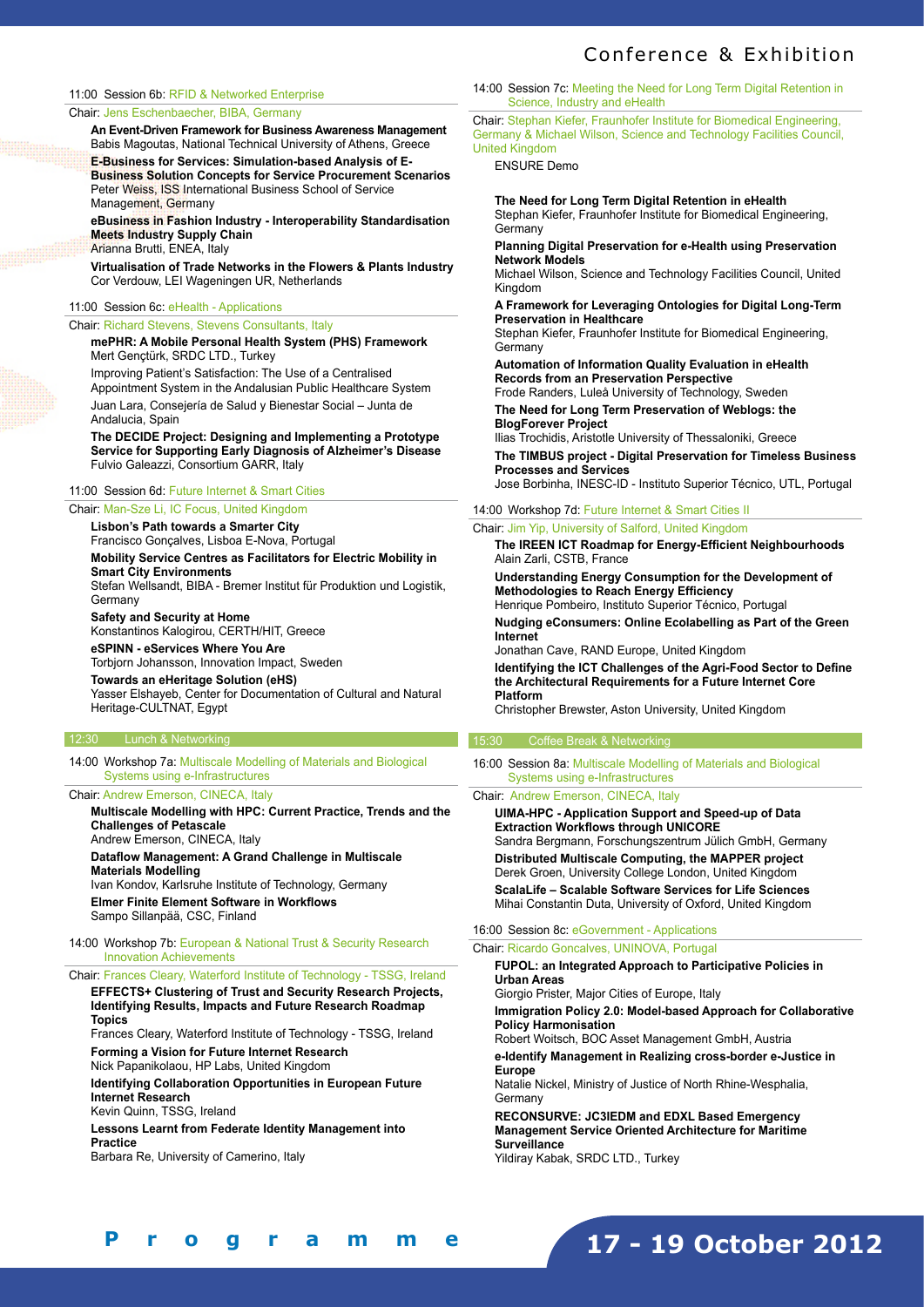## 16:00 Session 8d: Living Labs - Case Studies

#### Chair: Paul Cunningham, IIMC Limited, Ireland

**Challenges and Ethical Issues in Living Labs for Open Innovation**  Charles Tijus, Université de Paris 8, France

**Living Lab: Innovation through Pastiche** 

Harry Fulgencio, Leiden University, Netherlands

**Insights into an Innovation Community for a Smart University Campus** 

Stefan Wellsandt, BIBA - Bremer Institut für Produktion und Logistik, **Germany** 

# Friday, October 19, 2012

09:00 Workshop 9a: Storage Clouds for the Future Internet Chair: Dimosthenis Kyriazis, ICCS / NTUA, Greece

**Virtualized Storage Services Foundation for the Future Internet**  Dimosthenis Kyriazis, ICCS / NTUA, Greece **Storage Cloud Infrastructure Demonstration**  Dimosthenis Kyriazis, ICCS / NTUA, Greece **Data-driven Journalism Demonstration**  Alberto Messina, RAI - Radiotelevisione Italiana, Italy

**A Media Use Case for Storage Clouds**  Alberto Messina, RAI - Radiotelevisione Italiana, Italy **Content-based Telecommunication Services Demonstration**  Fredrik Solsvik, Telenor ASA, Norway **Utilizing Storage Clouds for Telecommunications Service Provisioning** 

Fredrik Solsvik, Telenor ASA, Norwayy

09:00 Workshop 9b: Where Integrated Compliance becomes Multilingual Communities of Knowledge – lessons and findings from **PROMISLingua** 

# Chair: Caterina M. Berbenni-Rehm, PROMIS@Service Sarl, Luxembourg

**Communities of Knowledge in the Daily Life of an SME - The PROMIS® Example** 

Caterina M. Berbenni-Rehm, PROMIS@Service Sarl, Luxembourg **E-learning Compliance - New Ways To Do It** 

Stefan Gabriel Kovacs, INCDPM "Alexandru Darabont", Romania **Tales from the Front - How Knowledge becomes Innovation**  Gil Gonçalves, INOVAMAIS, Portugal

09:00 Session 9c: eGovernment - Applications and Case Studies

#### Chair: Jim Yip, University of Salford, United Kingdom

**Local Government Enterprise Architecture Towards Cloud**  Edzus Zeiris, ZZ Dats Ltd., Latvia **Puzzled by Policy: A Three-tiered Approach to e-Participation**  Tamara Jonjic, European University Institute, Italy **Archipelago Citizen Meetings Strengthening Local Democracy in the Town of Pargas** 

Tiina Ferm, Turku University of Applied Sciences, Finland **ICT: An Empowering Tool for Social Enterprises**  Ramon Fisac-Garcia, Universidad Politécnica de Madrid, Spain

# 10:30 Coffee Break & Networking

11:00 Workshop 10a: Storage Clouds for the Future Internet Chair: Dimosthenis Kyriazis, ICCS / NTUA, Greece

**Using CDMI in Storage Clouds**  Emilio García, Telefónica I+D, Spain **Storage and Software Components Management in Multiple Clouds using mOSAIC** 

Dana Petcu, Institute e-Austria Timisoara, Romania **Abstractions for Trusted Cloud Computing: the TClouds Approach**  Alysson Bessani, University of Lisbon, FFCUL, Portugal

**QoS Management in Elastic Transactional Data Grids**  Diego Didona, INESC-ID, Portugal

**CumuloNimbo: Scalable and Transparent Cloud Transactional Data Management**  Ricardo Jimenez-Peris, Universidad Politécnica de Madrid, Spain

#### Open Discussion, Conclusions

11:00 Workshop 10b Collaboration between SMEs and Higher Education Institutions, When will we Finally Close the Gap?

Chair: Katrin Reschwamm, EUrelations AG, Switzerland **Getting into the Mind-set of a Company - A Roadmap**  Joe English, LCEB, Ireland

**Managing Successful Collaborations – Skills for SMEs**  Katrin Reschwamm, EUrelations AG, Switzerland **Good Practices in Innovation Support Measure for SMEs**  Raul Soriano, Universitat Politècnica de València, Spain

## 11:00 Session 10c: eInclusion

Chair: Paul Cunningham, IIMC Limited, Ireland **Impact University - Basic ideas, Background Examples and the Concept Applied**  Olov Forsgren, Borås University College, Sweden **Using Serious Games for Overcoming Separation between Theory and Practice in the Education of Engineers**  Jannicke Baalsrud Hauge, Bremer Institut für Produktion und Logistik GmbH, Germany **MINDWALKER: Paving the Way Toward More Natural Walking Assistance Systems**  Michel Ilzkovitz, Space Applications Services N.V., Belgium **Networking for Communication Challenged Communities**  António Cunha, Instituto Pedro Nunes, Portugal

#### 12:30 Lunch & Networking

13:30 Closing Plenary 11a: Closing Ceremony

**Horizon 2020 and FP7**  Eduardo Maldonado, NCP Coordinator, FCT, Portugal **Outputs from Workshops**

**Best Paper Award**

#### **This Programme is accurate as at 11 October 2012.**

The Conference Programme is subject to change at the discretion of the International Programme Committee Chair. You should always refer to the Conference Portal for the most up to date information.